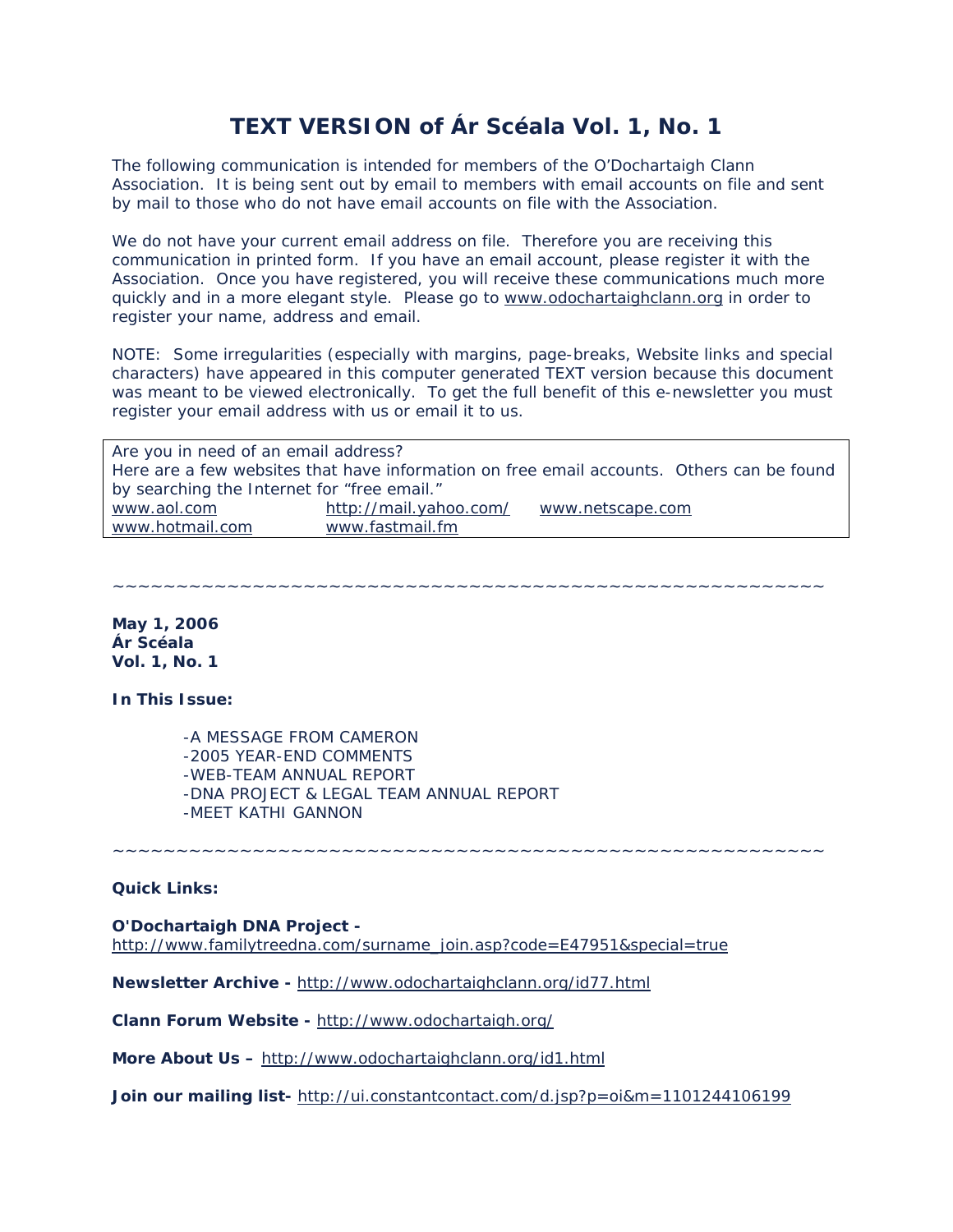~~~~~~~~~~~~~~~~~~~~~~~~~~~~~~~~~~~~~~~~~~~~~~~~~~~~~~~~

## **Welcome**

By Sherida Dougherty

~~~~~~~~~~~~~~~~~~~~~~~~~~~~~~~~~~~~~~~~~~~~~~~~~~~~~~~~

Welcome to the premiere edition of the O'Dochartaigh Clann's Ár Scéala! (In Irish, ár (AAHr) means 'our', and scéala, (SHKAY-la) 'communication.') Ár Scéala is written by our members for our members.

As you read, "A Message from Cameron," the purpose of utilizing this format will become clearer. However, there are three important items to bring to your attention.

First, the O'Dochartaigh Clann Association will never sell, rent or otherwise abuse your email address. It will be used solely for the purpose of sending you the electronic documents, email announcements and opportunities related to the O'Dochartaigh Clann Association. Should you wish to unsubscribe at any time, instructions are included with each email for immediate removal from the O'Dochartaigh Clann Association subscriber file.

Second, the newsletter, Ár nDúthcas, will remain available to both members and nonmembers on the Clann's website (www.odochartaigh.org). Ár Scéala is written for and will be sent to members only via email to those with computer access or regular mail to those who do not have internet connection.

Third, we have a second website! This newsletter will be sent to you via our new website, "O'Dochartaigh Clann Association's Internet Community - Our Vision is the Past, Present, and Future", at www.odochartaighclann.org. Be sure to visit at your earliest opportunity.

So, without further ado, please take a moment to read and enjoy our first issue of the O'Dochartaigh Clann's Ár Scéala!

# **A MESSAGE FROM CAMERON**

There's a distinctive look to 'teamwork' and 'organization,' isn't there? It's a beautiful thing to see, too, when you spot it. It's as though you were watching a performance that was well planned, often practiced and painstakingly perfected; much like the performance of an orchestra. In an orchestra, every musical instrument has its own wonderful sounds that are tools for the composer to convey his musical message. Every good performance is a performance, not only of the musical talents of the composer, the conductor and the musicians, but also, of what teamwork and organization can accomplish.

~~~~~~~~~~~~~~~~~~~~~~~~~~~~~~~~~~~~~~~~~~~~~~~~~~~~~~~~

Our Association is now in the process of reorganizing. In a real sense of the word, our Association has many performances that it would like to do. Our goals are getting bigger and bigger. Our plans involve more and more people. New talents are offered to us by participating members. It should be no surprise to anyone that we need a new organizational structure. Every one of you has seen our Association struggle to keep pace with our growth, enthusiastic membership, multi-faceted agenda and the sheer tools and speed that the Internet has to offer us.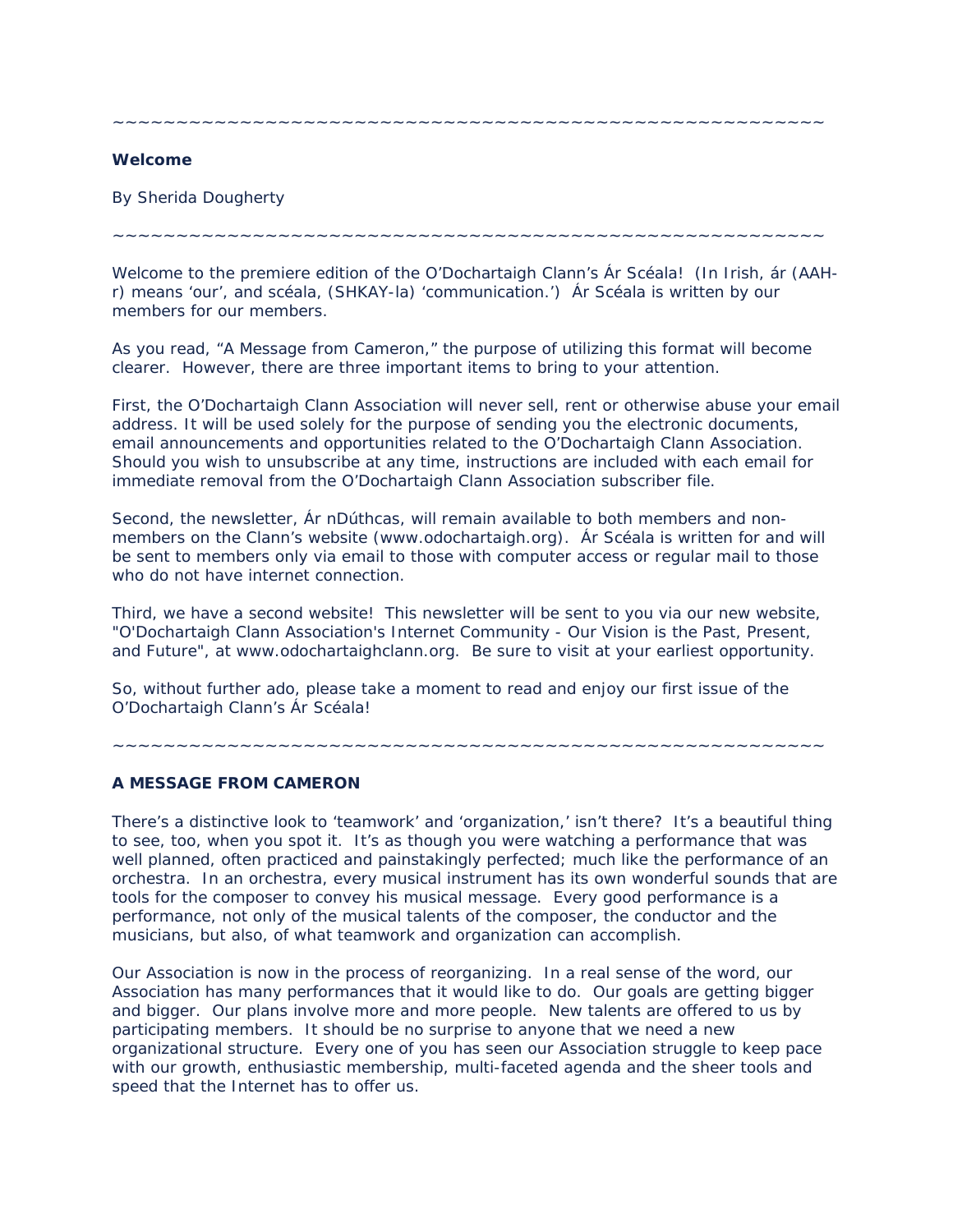Our Association needs to have its members directing its decisions. Our Association needs a way to orient new members. Our Association needs to have a position for everyone who desires to help. Our Association needs participating members to have an enjoyable experience. Our Association needs to have every one of its members know what is happening and what future plans are being made. This will take teamwork and organization.

Getting organized isn't as easy as it sounds, is it? However, we stand committed to our goal of establishing this organization to be run by members who will find a high level of cooperation, enthusiastic participants, clear duties, guiding principals, life-changing accomplishments and one that will attract our children.

The number one problem has been solved by finding a better way to keep in touch with you, which is the reason for this new e-Newsletter. Other e-newsletters will come to you over the next few critical months. It will be our tool to report the work that is being accomplished, the decisions we need from you and it will allow you to provide feedback to us. The next issue of Ár Scéala will present a list of teams that will be needed in order to carry out our mission. You will have a chance to let us know where you'd like to get involved. Sherida Dougherty (KY, USA) has offered to take on the job of producing these monthly e-Newsletters and channel the replies to the Executive Committee and the other leaders mentioned here.

Another step has been taken in our reorganization. Under the direction of, and with great participation from, Jim B. Dougherty (CT, USA), the Executive Committee is formulating our Mission Statement and By-laws. Jim reports that the final drafts will be presented in May 2006 for review by the Executive Committee. Then, these will be presented to our membership at-large for discussions and, soon after, for voting. Following that will come the voting of our officers, their oaths, installation and orientation.

I, Cameron (MI, USA), am working up a draft proposal for our 'Rules of Conduct' and 'Standing Rules' to present to our first team of officers when they convene.

Kathi Gannon (VA, USA) is creating our 'Policy & Procedure Manual' and 'Members Handbook.' The 'Policy & Procedure Manual' will be of great value to our officers, committee chairs and all volunteers because it serves as a communications link, timesaving aid and a handy reference guide. The 'Members Handbook' will explain why the organization was formed, what activities are being done and how people can help. It will educate new members about how our association works while encouraging them to join. With both of these manuals, and with our talented officers and members, our association will have what it needs to accomplish all of its tasks.

Tim Daugherty (AZ, USA), with years of experience in marketing, business communications and advertising, has asked to review our past work in those areas and is very interested in helping us. Tim will be able to contribute a tremendous amount of assistance in areas that are so vital to our continued growth and success. Remember how great you felt when you first learned about the O'Dochartaigh Clann Association? Every effort will be taken to reach out to the thousands who have not yet heard about us.

Sherida, Tim, Kathi and Jim will be assisted by many of our very experienced and faithful members who have been performing behind the scenes over the last few years. To mention a few, there are: Eva Gremmert (past Executive Committee Member and current Reunion Chairperson, WA, USA), Marta Stern (longtime member, newsletter editor, CA, USA), Gail Levo (MD, USA), Paul Dougherty (PA, USA), Donna Hart (Kentucky Team, IL, USA), Tony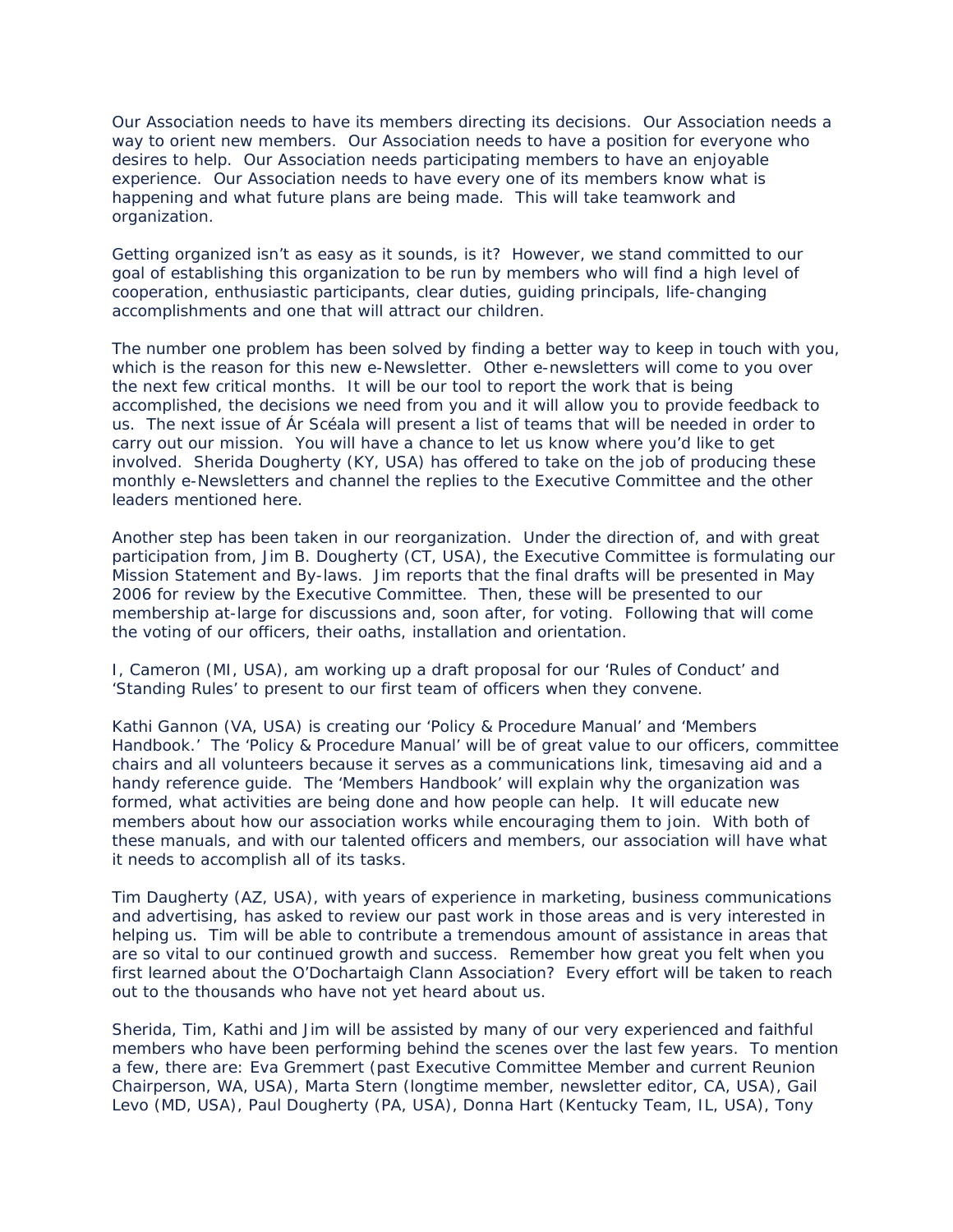Johnston (Ireland), Michael 'Doc' Dougherty (webmaster, NH, USA), Paul Dougherty (Internet Researcher, England), Martin Darity (AL, USA), Brian Baker (webmaster, MO, USA), Gillian Hakli (Newsletter, Finland), Denis Matthews (Australia), Michael Doherty (lawyer, MA, USA), Steve Dougherty (lawyer, UT, USA), Charles Daugherty (IL, USA), Brian Dougherty (MI, USA), Cheryl Borgen (newsletter, Kentucky Team, CO, USA), Robert Dougherty (Clann Bookmaster, CA, USA), Lois Downs (Ontario, Canada), Sherry Liberato (CO, USA), Thomas Doherty (Manitoba, Canada), Tim Antosy (PA, USA), William Daughtrey Jr. (Daughtry Family Group, GA, USA) and your Executive Committee Members Steve Daugherty (GA, USA), Dan Doherty (British Columbia, Canada), Michael P. Dougherty (WA, USA) and Cameron Dougherty (MI, USA).

The next time you watch or listen to an orchestra performing, think of our association and ask yourself what role you'd like to play in your family association.

~~~~~~~~~~~~~~~~~~~~~~~~~~~~~~~~~~~~~~~~~~~~~~~~~~~~~~~~

#### **2005 YEAR-END COMMENTS**

Before we look onward to 2006, let us take a moment to reflect on the association's business and progress during 2005. Following are statements regarding the financial reports and membership notes from our fiscal year ending December 31, 2005 as prepared by our Treasurer, Cameron Dougherty as well as a report of the 2005 activities of the clann website written and submitted by Clann Webmaster, Dan Doherty.

## **2005 Financial Report**

The 2005 Financial Statements have been compiled and are ready for reporting. They will be published in the Ár nDúthcas Newsletter #46 which will be available on the Clann's website (www.odochartaigh.org). If anyone has an urgent need to see the reports prior to their publication, please contact Cameron Dougherty at [odochartaigh@comcast.net.](http://mailcenter2.comcast.net/wmc/v/wm/44601535000A7282000002252205886014979B9D0A08099A010B0302019D?cmd=ComposeTo&adr=odochartaigh%40comcast%2Enet&sid=c0)

#### **2005 Membership**

During 2005, there was a total of 141 paid memberships, by far the largest number to date! Additionally, we also had the largest number of members become Lifetime Members.

There were 44 family members who become paying members this year for the first time. I was surprised to see that this was more than the 41 new members in 2004, which was our build up to the July 2005 reunion and over 4000 postcards mailed.

~~~~~~~~~~~~~~~~~~~~~~~~~~~~~~~~~~~~~~~~~~~~~~~~~~~~~~~~

#### **CLANN WEB-TEAM 2005 ANNUAL REPORT**

By Webmaster Dan Doherty

The clan website portal provides centralized access to information about the O'Dochartaigh Association, clan member websites, clan and Irish history, Irish travel information and genealogy links. A main feature is the community forum, which is becoming increasingly popular. It has over 900 registered accounts and received almost 400,000 visits since it was launched in 2002.

The web team consists of Brian Baker (MO, USA), Dan Doherty (BC, Canada), Michael 'Doc' Dougherty (NH, USA), and our newest member Charles Daugherty (IL, USA). Michael Noone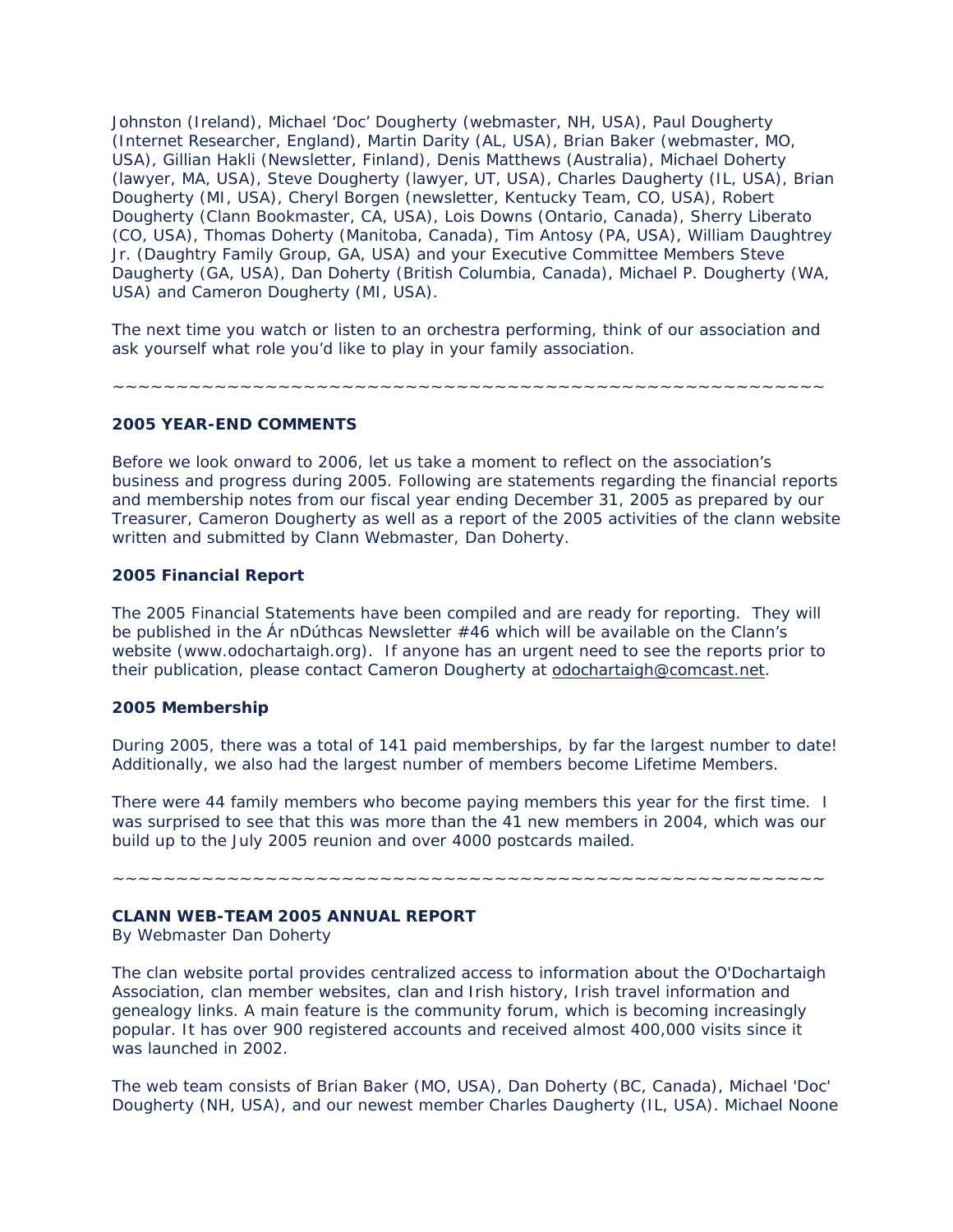(Ireland) worked with Eva Gremmert (WA, USA) and the Irish reunion committees to create a companion reunion site with program info, online registration and a reunion forum.

Kathi Gannon (VA, USA) has been a regular poster and serves as a moderator on the forum. Cameron Dougherty (MI, USA) has also been an active contributor to the website project.

Thomas Daugharty (GA, USA) invested a great deal of time and effort in creating and maintaining the community forum. Thomas resigned from the team in December. Many thanks for his contribution over the last four years.

We are currently upgrading the forum software, purging inactive accounts and archiving messages. We added a store where we will offer clan memorabilia, books and affiliate links to services of interest to our members.

Join the conversation at www.odochartaigh.org. We invite your suggestions and seek members to moderate forum topics.

~~~~~~~~~~~~~~~~~~~~~~~~~~~~~~~~~~~~~~~~~~~~~~~~~~~~~~~~

# **DNA PROJECT & LEGAL TEAM**

By Jim B. Dougherty

DNA Project update: We now have 38 participants in the project with new participants trickling in. Of the 37, 4 have had the 12 marker test done, 3 the 25 marker test and 31 the 37 marker test. We are getting a picture of common "Dougherty" DNA patterns and have some very close matches.

The most exciting news is that Pascual O'Dogherty, brother of our clan chieftain, agreed to participate. His results are in and he clearly fits into the "Dougherty" DNA pattern.

The DNA Team consists of Jim B. Dougherty, Michael Doherty and Kathi Gannon.

~~~~~~~~~~~~~~~~~~~~~~~~~~~~~~~~~~~~~~~~~~~~~~~~~~~~~~~~

## **MEET KATHI GANNON**

This issue's featured member is Kathleen "Kathi" Gannon from Virginia (USA). Kathi has been involved, in a variety of capacities, with the O'Dochartaigh Clann Association for 20 years. Now, in her own words, please meet Kathi Gannon:

My hometown is Wilmington, Delaware where I was born and raised. After graduating from high school, I attended IBM school in Philadelphia to learn this new thing called computers and keypunch/verifying skills. My job as computer tape specialist and keypunch/verifier at the DuPont Company Headquarters was very rewarding and a great learning experience for the years to come. Also, I attended the American Institute of Banking at night. I have a degree in photography. My hobby is genealogy. Although I am amateur, I have learned a lot of information on how to do it.

Upon my marriage to a Pennsylvania Gannon, I moved to Sterling, VA. Bob was a federal government worker in the District of Columbia. I met him in Pennsylvania while visiting my great-aunt Teresa Dougherty. I have worked in various occupations in Virginia--Grumman Aerospace as an engineering assistant, US Customs as an inspector at Dulles International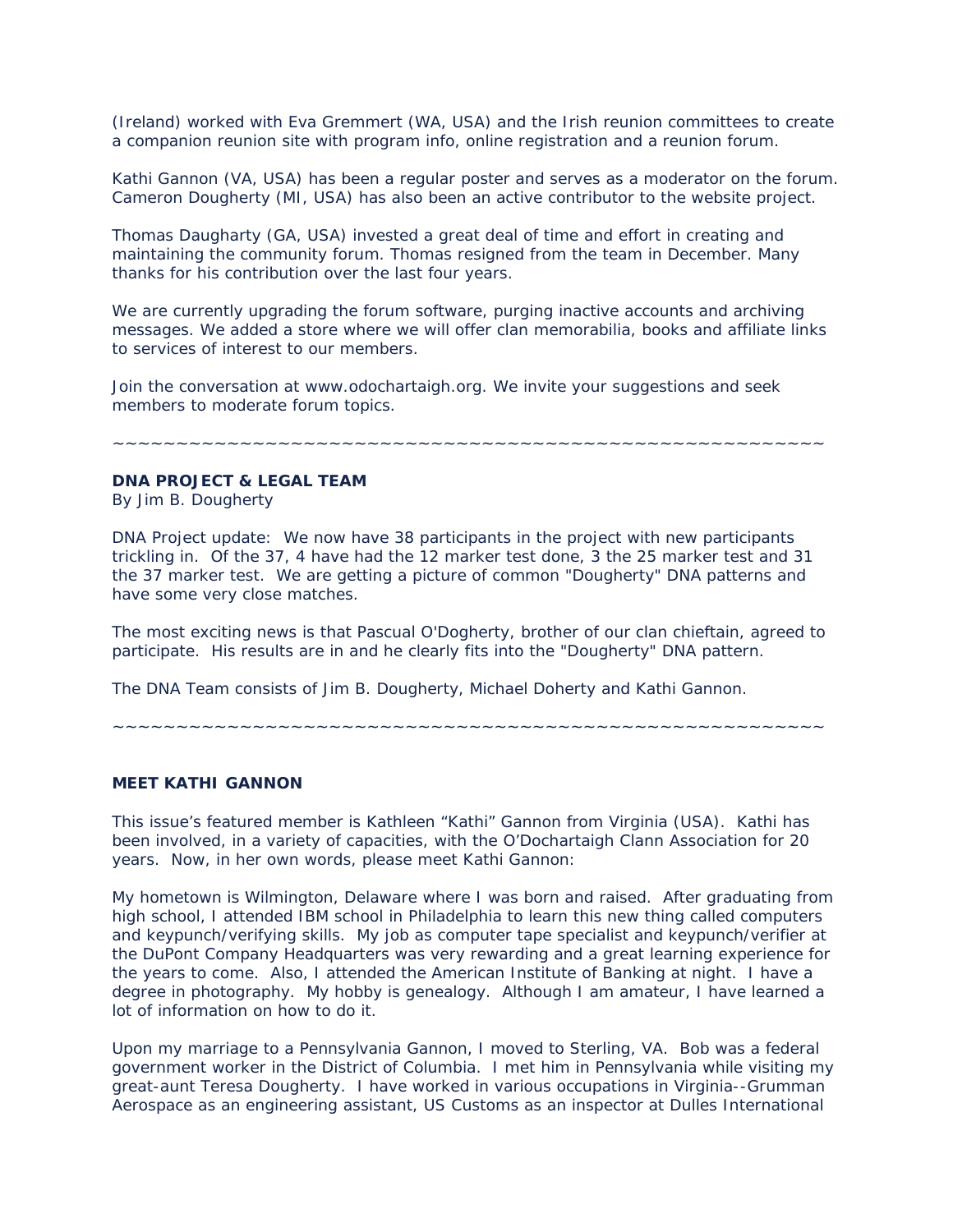Airport and finally as an executive intelligence secretary for the federal government. Bob and I have two sons, Robert Joseph Patrick and Kevin Barry. Both boys are married and have two children each--one boy and one girl. Bobby has Jonathan Patrick and Callie Marie. (Callie was named after Cal Ripkin, Jr. of the Baltimore Orioles who wore the number 8 and she was born on November 8th.) Kevin has Caitlin Rachel (whom some of you met in Ireland this past summer) and Kyle Robert. Tell me those names aren't Irish. Bob's family was from County Roscommon and we are very proud of our Irish backgrounds. When Bob retired, I took him as my dependant to Ireland to work at the American Embassy in Dublin. We were there for three wonderful years. Bob passed away from heart problems in 1997 and I retired in 1998.

At this point in time, I am a 63-year-old widow, retired from federal government, and working from home. I have been working on my family history in groups--starting with each of my grandparents---Joseph Kirkpatrick, Georgeanna Gaskill, and Rose Dougherty-- Delaware and Henry Dougherty--Pennsylvania. I started doing my family history in 1964 when my granny, Rose Dougherty, passed away. She left an old wicker hamper filled with newspaper clippings, cards and letters from cousins in Ireland, and tons of photographs. My grandfather Henry passed away in 1965. He was a rock contractor and well driller. He was the first driller ever to use diamond bits. He worked all over the world and had army contracts on the TVA (Tennessee Valley Authority), Fort Peck Dam disaster, built the army base in Newfoundland, and worked for the British government in India. My family background of the Doughertys and the Mulherns goes back to 1851 with the DuPont family and the black powder mills along the Brandywine Creek (now called a river). These two deaths started me on a journey that will never end--to find my family history and document it.

My involvement with O'Dochartaigh Clann Association= $== 1$  first got involved with the O'Dochartaigh Clann Association in 1986. My father had given me a brochure from the 1985 reunion and said to visit this Pat Dougherty to see if he could help with our family history. My cousin, Mary, was with me on that first visit and Pat told us that just having moved to Ireland, he did not have too much information on the Dohertys in Malin Head area. That was the beginning of my relationship with the O'Dochartaigh Clann. I wanted my Dohertys who married Dohertys documented with the O'Dochartaigh Clann. In the first three generations, I have three Rose Dohertys that married Doherty men. After I learned about our family nickname (or family distinctive name), I started to put the family distinctive name in the names of all the Dohertys/Doughertys. This helps me keep track of who is who.

Over the years of visiting up in Malin Head, I have kept in close contact with Pat Dougherty, giving him information on my Dohertys as I develop it. Our Headquarters in Buncrana has two books that I have done on my "Paddy Mors". This past year 2005, I also gave Pat my book on John Dougherty Ireland to England to Pennsylvania. So most of my research on these two families is done, but I keep looking for more. Also, when researching my families, I have kept track of any Dohertys (all spellings) and given that information to Headquarters.

Since the O'Dochartaigh Clann started our website, www.odochartaigh.org, I have become more active in O'Dochartaigh Clann business. I look at the site every day and help those that I can. I am one of four coordinators for our Y-DNA Doherty Surname Project. Now I am going to be helping on our new e-newsletter with Sherida. If you think that I can help you in anyway, please contact me either on the website through a private message or directly at [gannonks@aol.com.](http://mailcenter2.comcast.net/wmc/v/wm/44601535000A7282000002252205886014979B9D0A08099A010B0302019D?cmd=ComposeTo&adr=gannonks%40aol%2Ecom&sid=c0) I have met many wonderful people since I became involved with the O'Dochartaigh Clann Association and am looking forward to helping us develop into